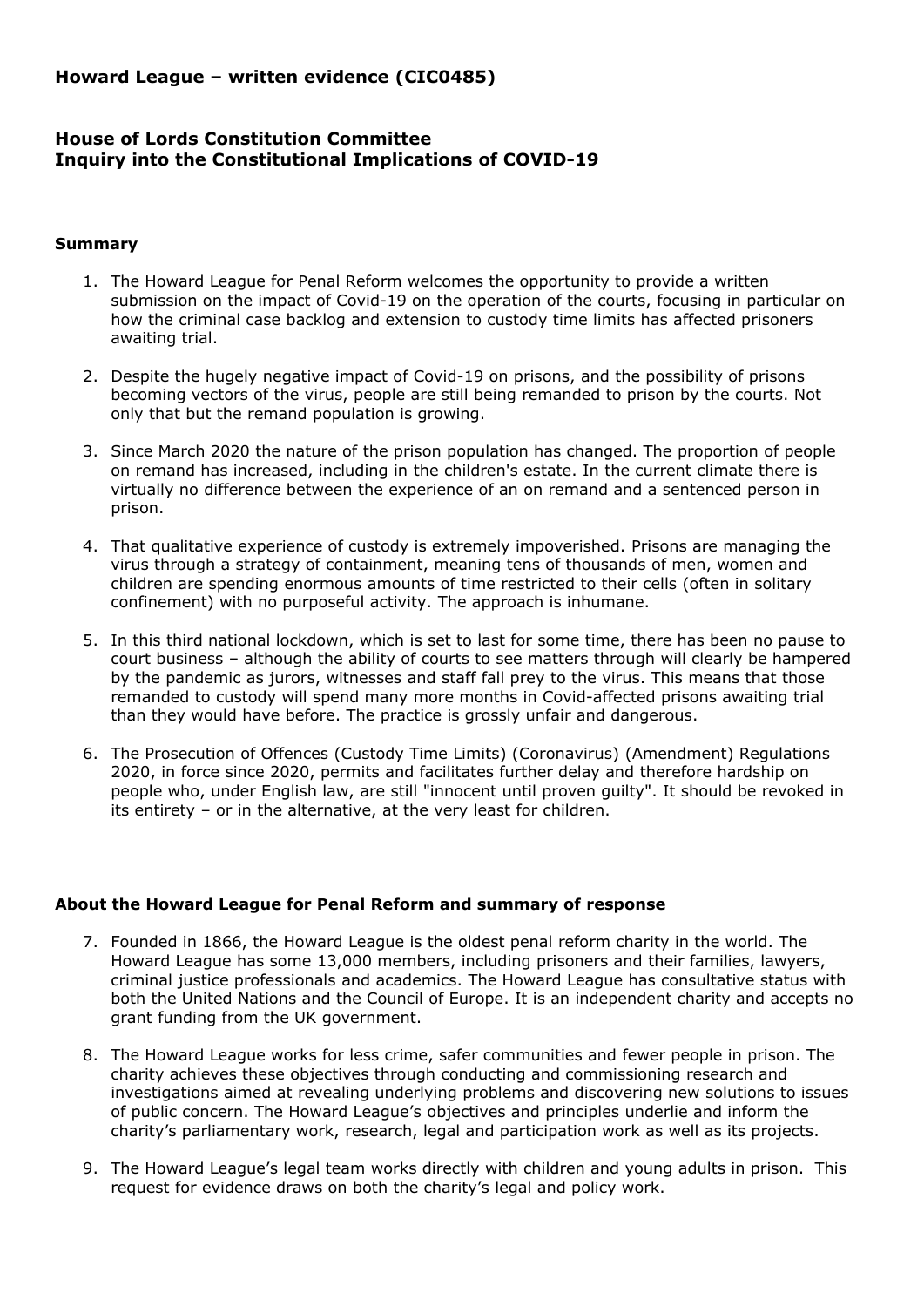10. The Howard League would welcome the opportunity to provide further information about any of the points below.

#### **Increase in proportion of prisons on remand, despite the risks posed by the virus**

- 11. Despite the ongoing negative impact of Covid-19 on prisons, and the risk of prisons becoming vectors of the virus (see the Coker report referenced below), people continue to be remanded to prison by the courts. In the year leading up to September 2020 the prison population reduced by five per cent but the proportion of people on remand increased by 28 per cent.<sup>1</sup>
- 12.At the start of the pandemic in March 2020 there were 10,043 people on remand out of a total population of 82,990 (12 per cent of the total population were remand prisoners). By September 2020 there were 12,274 people on remand out of a total population of 79,235 (15 per cent of the total population were remand prisoners).
- 13. The proportion of children on remand has increased to the point where around 40 per cent of children in custody are on remand. In March 2020, 195 children aged 15 to 17 were remanded to custody out of a total population of 544 children of that age in prison (36 per cent of children of that age in prison were on remand). By September 2020 162 children aged 15 to 17 were remanded to custody out of a total population of 395 children of that age in prison (41 per cent of children of that age in prison were on remand). Freedom of information requests for further information concerning the ethnicity of children in custody have consistently shown that Black children and young adults are more likely to be on remand than white children.<sup>2</sup> In the year ending March 2019, 66% of children remanded to youth detention accommodation did not subsequently receive a custodial sentence.<sup>3</sup> Children from London on remand are almost all from Black and ethnic minority communities: Between July and September 2020, 87% of children on remand awaiting trial were from Black and ethnic minority backgrounds.<sup>4</sup>
- 14. The disproportionate impact of remand decisions on people from minority backgrounds can be seen in Ministry of Justice data<sup>5</sup>, which shows that in 2019 the proportion of Black, Asian and minority ethnic people of all ages in Crown Court matters who are remanded to prison stood at around 20 percent. In the case of children, that percentage rose dramatically to over a third of all children remanded. It is also noticeable that almost a third of young adults in the crown court who are remanded to custody are from ethnic minorities.
- 15. The backlog of trials and the extension of custody time limits in the courts, as well as inevitable disruption to trials due to participants being hampered by the pandemic, is likely to make this disproportionate impact worse.
- 16. The Covid-19 pandemic is the most serious health crisis the world has faced in more than a generation, the impact of which continues to be keenly felt by the prison population in England and Wales. While the serious risks identified in the Coker report<sup>6</sup> did not initially materialise, as the spread and impact of the virus in prisons was contained between March and September, since then Covid-19 has begun to spread quickly in prisons. In the most recent monthly bulletin (data to 30 November 2020), 3,460 prisoners had tested positive for Covid-19 since the start of the pandemic, across almost the entire prison estate. Since October, the number of new monthly confirmed cases had increased by 1,825.<sup>7</sup>

<sup>1</sup>

[https://assets.publishing.service.gov.uk/government/uploads/system/uploads/attachment\\_data/file/930646/Population\\_30Sep](https://assets.publishing.service.gov.uk/government/uploads/system/uploads/attachment_data/file/930646/Population_30Sep2020.ods) [2020.ods](https://assets.publishing.service.gov.uk/government/uploads/system/uploads/attachment_data/file/930646/Population_30Sep2020.ods)

<sup>2</sup> FOI 200813013

<sup>3</sup> Youth Justice Board / Ministry of Justice, Youth Justice Statistics 2018/19, published 30 January 2020 Available at:

[https://assets.publishing.service.gov.uk/government/uploads/system/uploads/attachment\\_data/file/862078/youth-justice](https://assets.publishing.service.gov.uk/government/uploads/system/uploads/attachment_data/file/862078/youth-justice-statistics-bulletin-march-2019.pdf)[statistics-bulletin-march-2019.pdf](https://assets.publishing.service.gov.uk/government/uploads/system/uploads/attachment_data/file/862078/youth-justice-statistics-bulletin-march-2019.pdf)

<sup>4</sup> [https://www.theguardian.com/society/2020/dec/21/nine-out-of-10-children-on-remand-in-london-come-from-bame](https://www.theguardian.com/society/2020/dec/21/nine-out-of-10-children-on-remand-in-london-come-from-bame-background)[background](https://www.theguardian.com/society/2020/dec/21/nine-out-of-10-children-on-remand-in-london-come-from-bame-background)

<sup>&</sup>lt;sup>5</sup> MoJ (2020) Criminal Justice System Statistics publication: Remands at the Crown Court: Pivot Table Analytical Tool for *England and Wales, December 2015-December 2019*, [https://www.gov.uk/government/statistics/criminal-justice-system](https://www.gov.uk/government/statistics/criminal-justice-system-statistics-quarterly-december-2019)[statistics-quarterly-december-2019](https://www.gov.uk/government/statistics/criminal-justice-system-statistics-quarterly-december-2019)

<sup>6</sup> [https://howardleague.org/wpcontent/uploads/2020/04/2020\\_04\\_01\\_COKER\\_Report\\_HL\\_PRT.pdf](https://howardleague.org/wpcontent/uploads/2020/04/2020_04_01_COKER_Report_HL_PRT.pdf)

<sup>7</sup> <https://www.gov.uk/government/statistics/hmpps-covid-19-statistics-november-2020>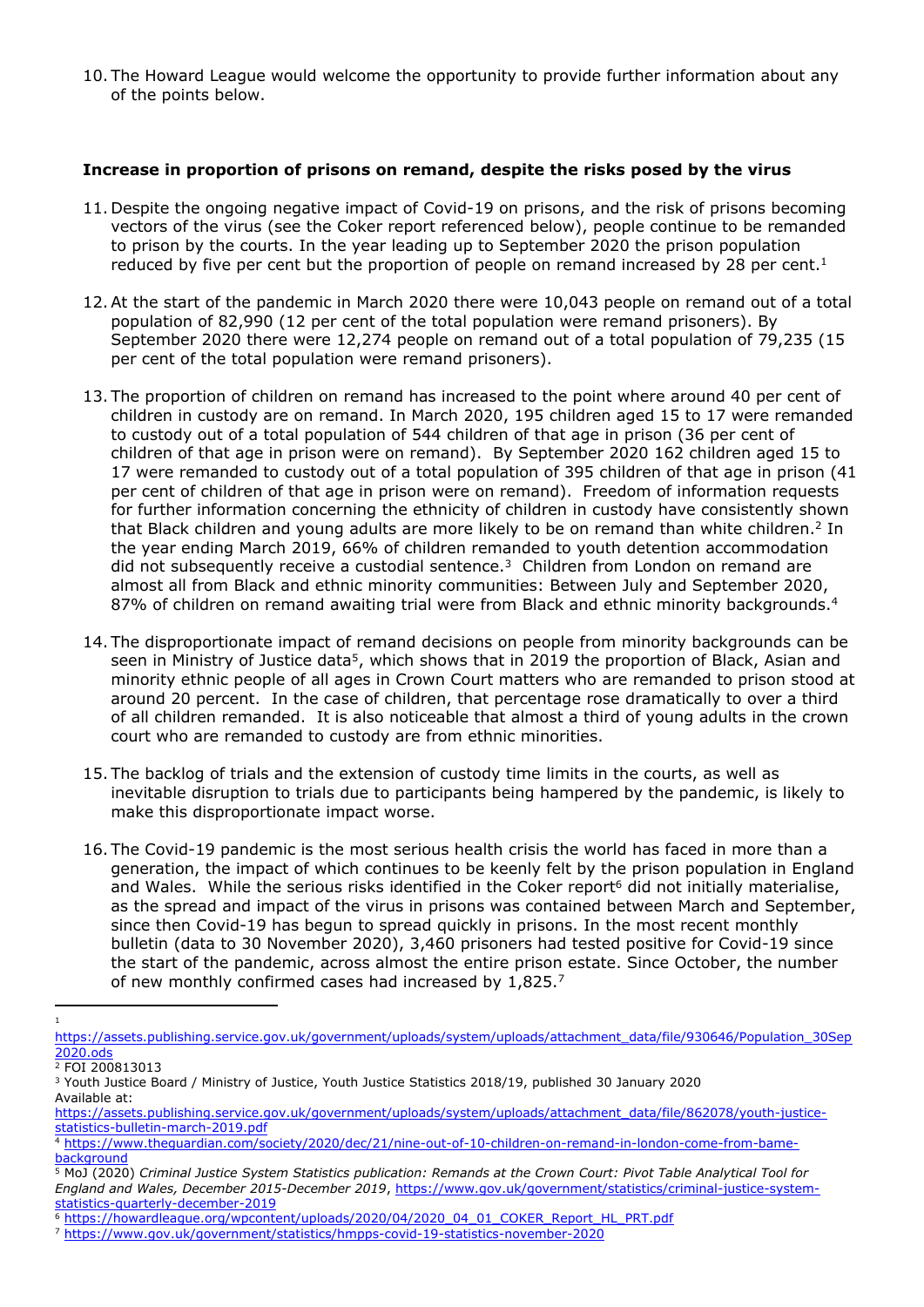## **Impoverished regime, indistinguishable from that of sentenced prisoners**

- 17. The current severe restrictions in prisons, imposed as part of a strategy of containment to combat the virus, have rendered the qualitative experience of custody as one of extreme impoverishment, with detrimental impacts to the well-being of those in custody at this time.
- 18. The Lord Chief Justice acknowledged in R v Manning [2020] EWCA Crim 592 §41 that "Judges and magistrates can, therefore, and in our judgment should, keep in mind that the impact of a custodial sentence is likely to be heavier during the current emergency than it would otherwise be. Those in custody are, for example, confined to their cells for much longer periods than would otherwise be the case – currently, 23 hours a day. They are unable to receive visits. Both they and their families are likely to be anxious about the risk of the transmission of Covid-19."
- 19. The Howard League has received hundreds calls from children and young people in prison who have described the very restricted regimes in YOIs since March and the negative impact this has had on their mental health.<sup>8</sup> For a significant period of time children have been unable to have in-person visits or education and with significant reductions in the amount of time allowed out of their cell in order to follow social distancing guidelines. A report by HMIP in April 2020 stated that in Cookham Wood the amount of time that children were spending out of their cells since the first lockdown was just 40 minutes a day. Children in Rainsbook secure training centre were routinely given just thirty minutes out of their cell each day. For the majority of time since lockdown children in prisons have had to eat meals alone in their cells, have had very limited access to education, activities or therapy sessions as support services have largely withdrawn.
- 20. Despite the fact that the principle "innocent until proven guilty" remains a fundamental plank of English law, remand prisoners are generally no longer treated differently from sentenced prisoners. The main difference is slightly greater access to their own funds, should they have any and increased visiting rights. However, the lockdown has reduced all prisoners to the lowest common denominator of the highly restricted regime described above undermining that important principle yet further.
- 21. In addition, it should be noted that even before the pandemic, remand prisoners were already considered at a heightened risk of suicide and self-injury. In the last thematic report on remand from the Inspectorate of Prisons, it was also found that some remand prisoners surveyed had experienced high levels of stress and anxiety while their trial was in progress and they were uncertain about the outcome.<sup>9</sup> Increasing the numbers of remand prisoners and the length of time they can stay on remand during a pandemic, when prisons are vectors for the virus and operating extremely limited regimes in response, is inhumane.

### **Impact of no pause to court business and extension of custody time limits during the third national lockdown**

22. In the first lockdown, many courts paused work, which led to a reduction in the prison population as people naturally came to the end of their sentences and the flow of people into prison reduced. However, there are no plans to pause court business during the current lockdown. While the courts continue to process cases, Covid-19 will likely significantly disrupt and delay operation of trials, particularly as jurors, witnesses and staff fall prey to the virus. This means those remanded to custody will spend many more months in Covid-affected prisons awaiting trial than they would have before. The practice is grossly unfair and dangerous.

<sup>8</sup> See <https://howardleague.org/publications/children-in-prison-during-the-covid-19-pandemic/> and

<https://howardleague.org/wp-content/uploads/2020/06/YA-Covid-19-Briefing-FINAL.pdf>

<sup>9</sup> <https://www.justiceinspectorates.gov.uk/hmiprisons/wp-content/uploads/sites/4/2012/08/remand-thematic.pdf>